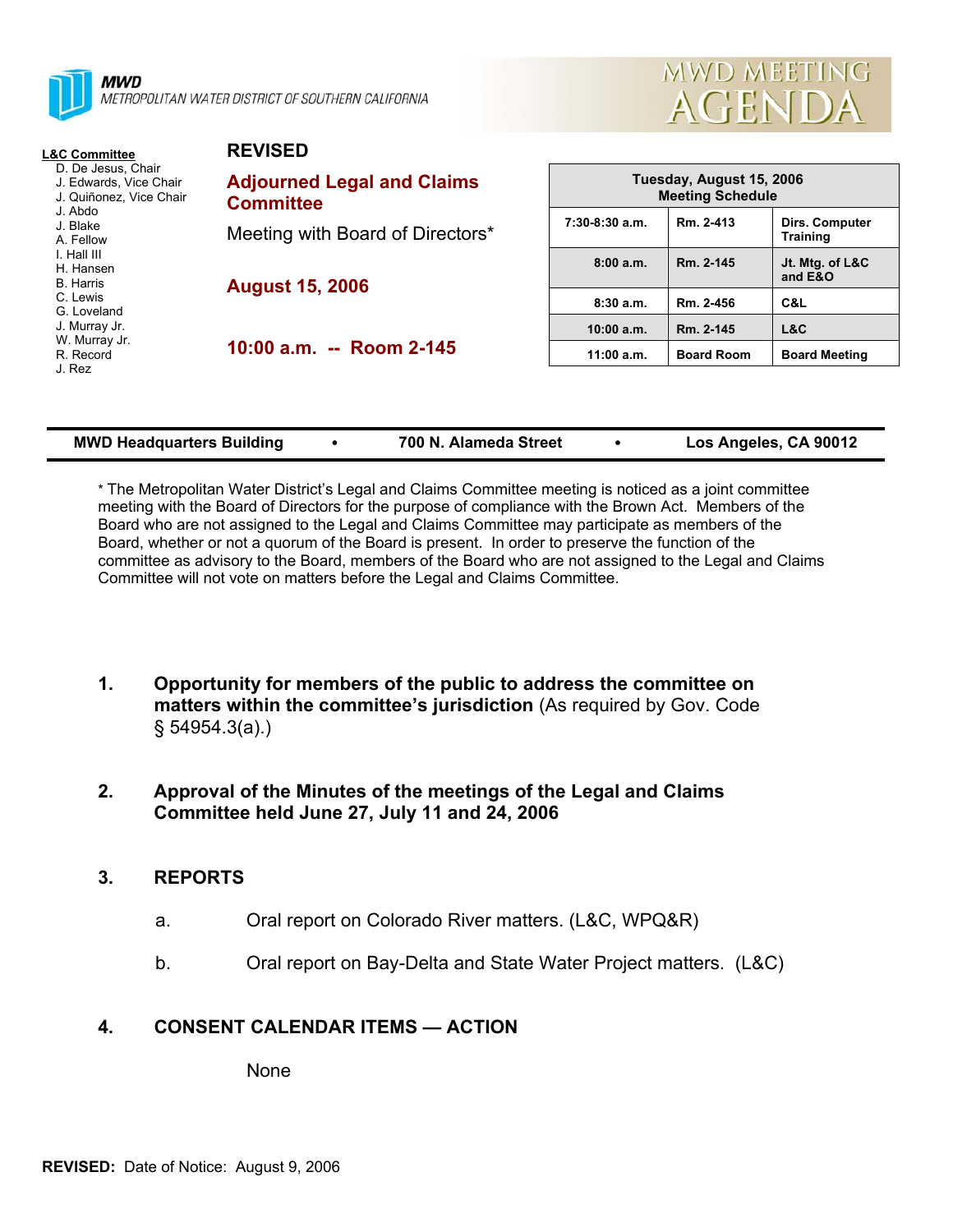### **5. OTHER BOARD ITEMS — ACTION**

| <b>Moved to joint</b><br>meeting of L&C<br>and E&O on<br>August 15 at<br>8:00a.m. | $8 - 5$ | Approve proposed settlement agreement with Shea-Kenny Joint Venture<br>and amendment of Contract No. 1542 for construction of the Arrowhead<br>Tunnels of the Inland Feeder Program (Approp. 15122). (L&C)<br>[Conference with legal counsel regarding potential litigation relating to contractor<br>claims on Contract No. 1542 for the Arrowhead Tunnels; to be heard in closed<br>session pursuant to Gov. Code Section 54956.9(b)]                                                                                  |
|-----------------------------------------------------------------------------------|---------|--------------------------------------------------------------------------------------------------------------------------------------------------------------------------------------------------------------------------------------------------------------------------------------------------------------------------------------------------------------------------------------------------------------------------------------------------------------------------------------------------------------------------|
|                                                                                   | $8-6$   | Report on Lance Charles, Sr. v. Metropolitan, LASC Case No. BC313797;<br>and authorize increase of \$200,000 (to a maximum of \$750,000) under<br>contract with Williams, Yasinski & Jones for legal services to defend<br>Metropolitan. (L&C)<br>[Conference with legal counsel-existing litigation; to be heard in closed session<br>pursuant to Gov. Code Section 54956.9(a)]                                                                                                                                         |
|                                                                                   | $8 - 7$ | Report on Carlita Villanueva v. Metropolitan, LASC Case No. BC296912;<br>and authorize increase of \$35,000 (to a maximum of \$165,000) under<br>contract with Meserve, Mumper & Hughes for legal services to defend<br>Lance Charles. (L&C)<br>[Conference with legal counsel-existing litigation; to be heard in closed session<br>pursuant to Gov. Code Section 54956.9(a)]                                                                                                                                           |
| <b>Revised</b>                                                                    | $8 - 8$ | Report on Cadiz, Inc., etc. v. Metropolitan, LASC Case No. BC343232;<br>and authorize increase of \$225,000 (to a maximum of \$325,000) under<br>contract with Christensen, Glaser, Fink, Weil & Shapiro for legal services<br>performed; and authorize increase of \$500,000 (to a maximum of<br>\$600,000) under contract with Miller Barondess LLP to defend<br>Metropolitan. (L&C)<br>[Conference with legal counsel-existing litigation; to be heard in closed session<br>pursuant to Gov. Code Section 54956.9(a)] |
|                                                                                   |         |                                                                                                                                                                                                                                                                                                                                                                                                                                                                                                                          |

#### **6. BOARD INFORMATION ITEMS**

None

## **7. COMMITTEE ITEMS**

- a. Interim General Counsel's report of monthly activities
- b. Process for appointment of General Counsel **[Public employee appointment—General Counsel; discussion of applicants to be heard in closed session pursuant to Gov. Code Section 54957]**